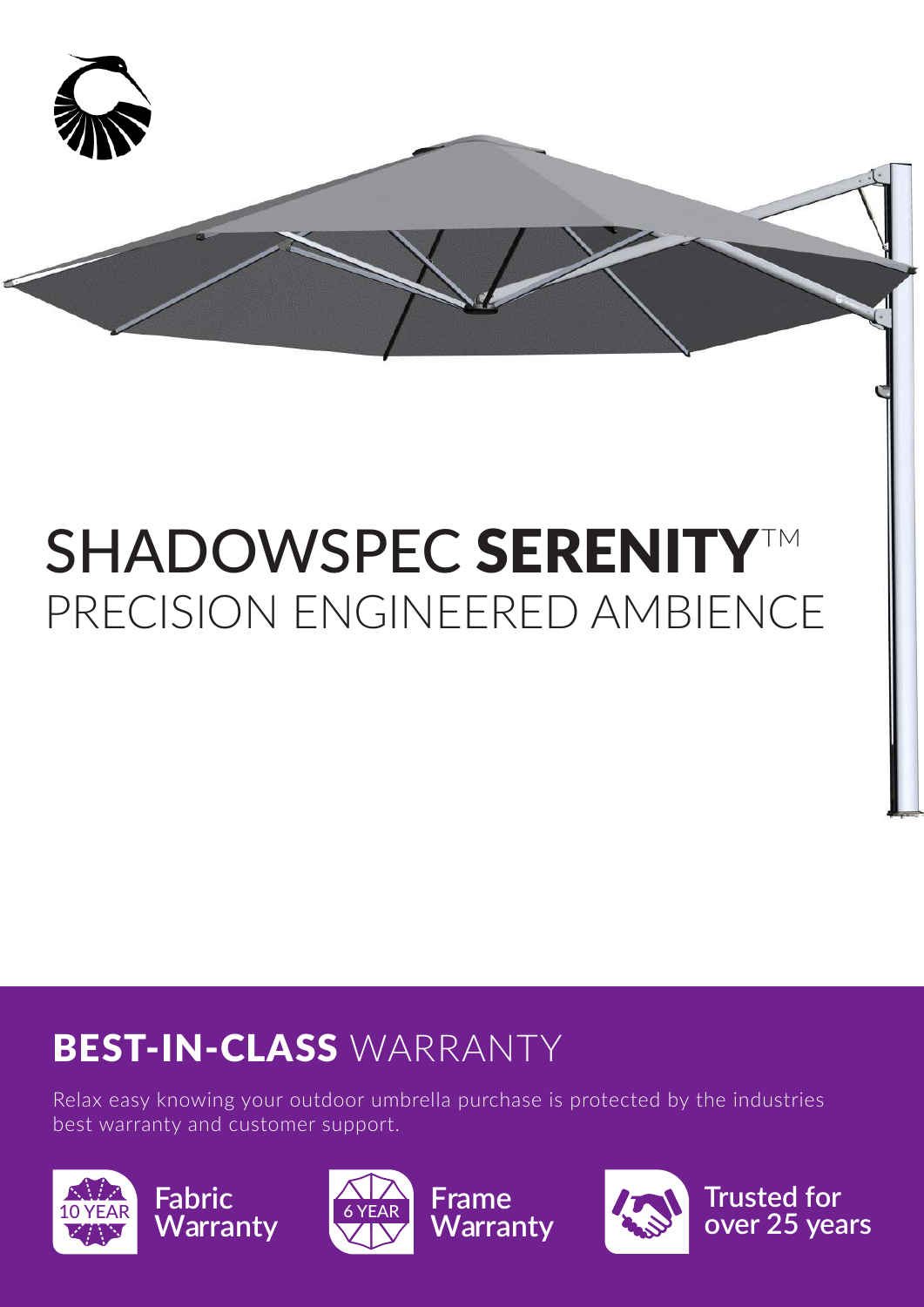# ROTATING CANTILEVER UMBRELLA SHADOWSPEC SERENITY™

## PATENT-PENDING TECHNOLOGY

#### **Size & Configuration**





- 100% Sunbrella™ Marine solution-dyed fabric • All fabrics can be cleaned,
- washed and are replaceable • UV & Fade Resistant
- 10 year Sunbrella™ warranty
- Mould and Mildew Resistant
- Weight: 314 g/m2
- Sun protection Skin Cancer Foundation's seal of approval



#### **Canopy Options**



Features Stock Colour Options Trend Colours Summer 19/20\*



Integrated into the mast of the umbrella, Shadowlock™ is a functional solution to windprotection and 360 degree umbrella rotation.

#### **SHADOW**LOCK™



Our flagship umbrellas have built in LED lights in the central hub. Controlled with an optional, rechargeable, smart battery and phone app.

Using calculated geometry and expert engineering the sliding mechanism works in complete harmony to open or close your umbrella in 3 seconds.

### **SHADOWHUB**



### **SHADOW**GLIDE™





Gas-assisted, anti-gravity, easy lift. Shadowlift™ is the most advanced umbrella deployment system in the industry. Lift your world of shade with ease.

### **SHADOW**LIFT™



#### **Mounting Options**

Surface Plate For deck, patio and concrete

> Pavers are required for ballast and are not supplied. *Optional castor wheels shown.*

mounting.

#### In-Ground Anchor

For mounting with a concrete footing.





#### Free-standing Base

For complete customised maneuverability.



#### Wall Fixings

For when ground mounting isn't possible.



\*Trend colours are non-stock and lead times may vary for non-stock colours.





DL 010919

#### **A New Class of Shade.**

The Serenity™ has been crafted with premium-grade aluminium and stainless steel to give you an umbrella that stands up and stands out. Every component has been designed and engineered to survive in the wild. There's no internal moving parts, or cables to break and best of all, no antiquated crank handles. We've perfected the art of modular shade with the Serenity™. Rotate your way to perfect shade with our exceptional designs. You'll continue to be inspired by our smart, modern and modular outdoor shade umbrella. Our needle-shifting features get better with every open and every new discovery of innovation.